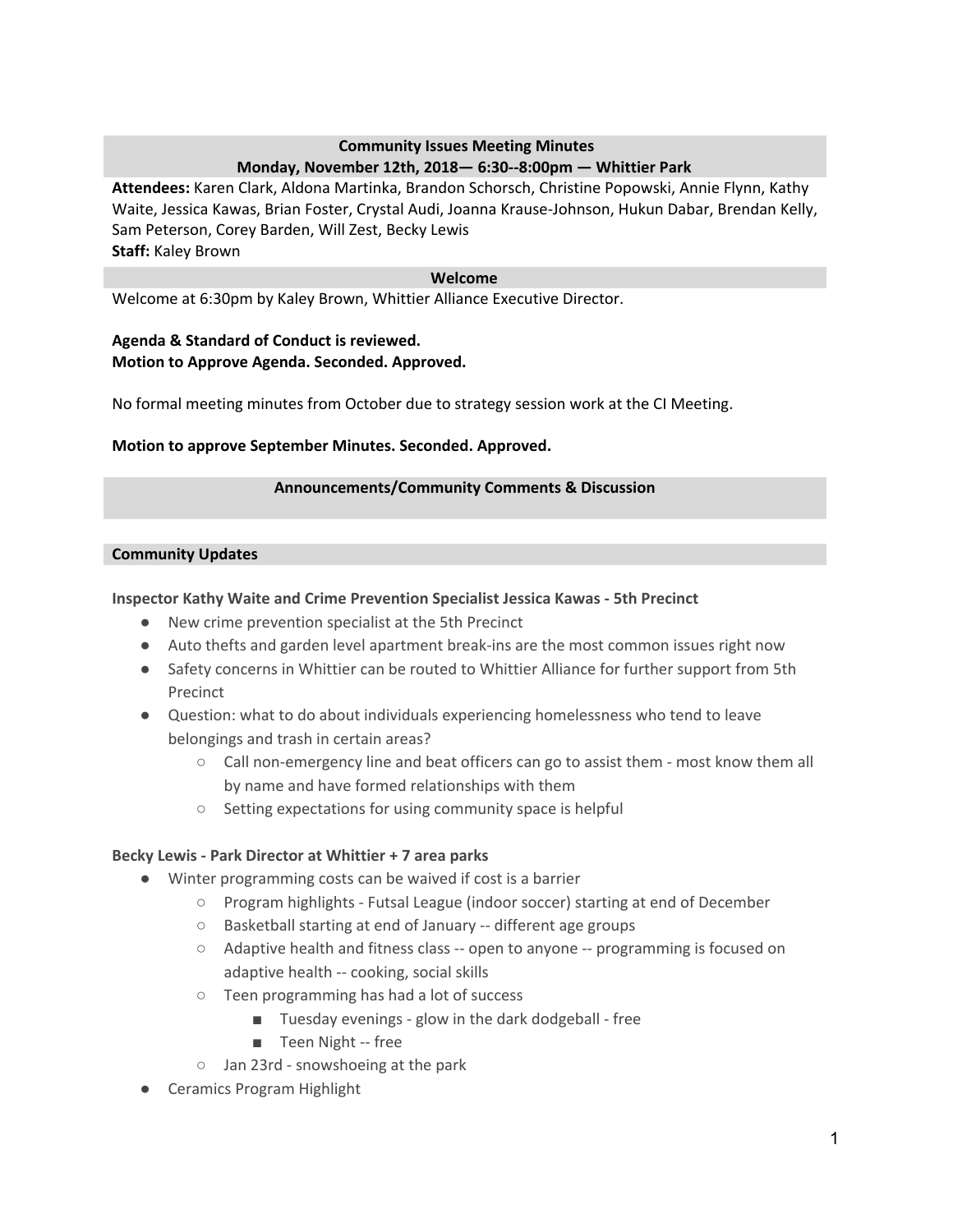- Heidi ceramics program for the past year on Tuesdays
	- 2 pottery wheels and a kiln
	- 8-12 students and a few adults
	- Thinking about adult pottery classes or even an adult paint night to engage older community members for one-off events -- open to ideas
	- Pottery studio is drop-in and free
- IDEA: with the holidays coming up, there could be an opportunity to advertise a chance for community members to make a gift on a Saturday morning or afternoon

## **Will Zest - Zest Ed**

- 2018 BIG Ideas Grant winner
- Will and Kym are co-owners of Zest Ed, which is located in the Whittier neighborhood, the Lyn-Lake area out of the Balance Fitness Studios
- Programming is aimed at helping individuals build skills in outdoor activities / wilderness exploration
- Rather than a one-off guided trips that don't do as much to actually teach the skills, this program is designed to help community members achieve specific goals including a training session and 6 months of active follow-up to answer questions and keep clients on track
- The BIG Ideas grant will allow Zest Ed to offer scholarships on a need basis those who couldn't afford to do the program otherwise or may experience other barriers, as well
- QUESTION: What age range? Geared toward adults or families.

### **Brendan Kelly - 98.9 FM KRSM Radio Station**

- Partnership proposal with Whittier Alliance
- Station manager for KRSM based in Phillips neighborhood
- Station is 1 year old but has been in the works for about 10 years
- About the station: 24 hours per day, 7 days a week
- Also have mobile apps and can also listen through standard radio
- Broadcasts in 6 different languages
- Primary work serve as a tool to amplify the voices and stories of communities all over south Minneapolis with a focus on communities that have traditionally been marginalized
- Indigenous community-led shows
- Youth led programming 300 hours ; partner with 12 classrooms and 6 local schools
- Partnered with Ventura Village Neighborhood Association
	- Contract to have KRSM on retainer to be a mouthpiece for VV
	- Once per week they can email events, meetings, info they want to share with community members
	- Volunteers put together a script, translate, and broadcast messages 7x per day
	- What worked this past year? The neighborhood partnership was a big highlight of success and they want to expand this.
	- Assist us with reaching community members that our traditional media channels aren't reaching as is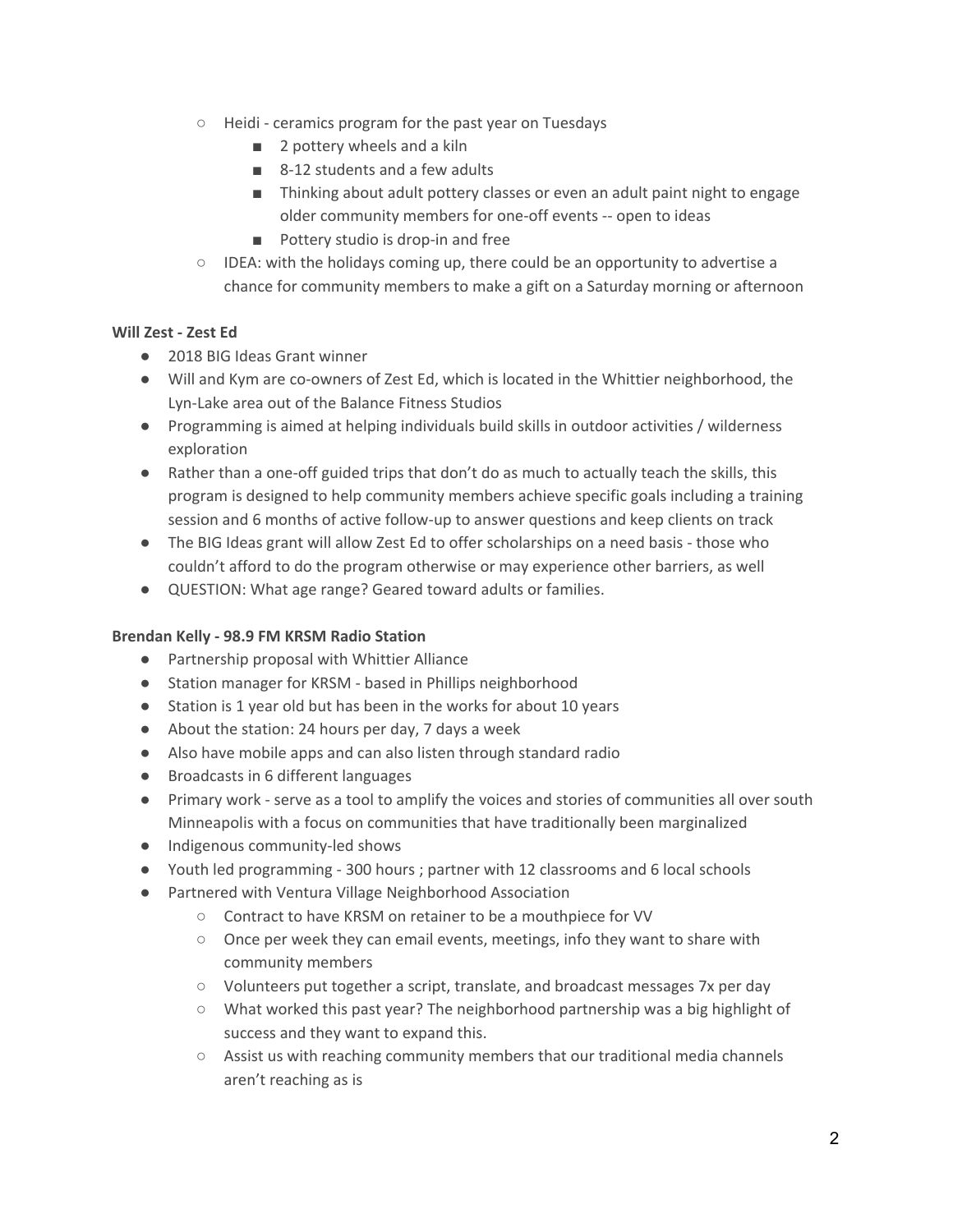- "Community Radio" means that they are a catch-all for all kinds of broadcast topics and hyper-localized to South Mpls
- Proposal to begin similar partnership with Whittier Alliance for \$750/quarterly (much more cost-effective than paying for occasional ad spots)
	- QUESTION: Local politics are sometimes covered -- people come forward with what they're interested in, so they don't always know what topics will be covered
	- QUESTION: Estimates of how many people are reached? A: The style of radio station that they are doesn't apply to the FCC measurements of listenership
		- They received a grant from Nielson (sp?) to help them track this for next year
		- 2 months ago -- 19% of contributors in first-ever fundraiser from Whittier
		- 170+ survey responses from both Whittier renters and homeowners

## **Legislative Session Updates**

## Rep. Karen Clark - MN House District 62A

- Bittersweet report likes to come visit the neighborhoods at least twice a year
- January 6th last day in office, and then Hodan Hassan takes over
- Still writing legislation and hopes to continue as a citizen advocate on those issues after the new year
- Last session felt like a lost cause because the legislature was so polarized and nothing could get passed
- Both property tax levies for Minneapolis Public Schools passed via ballot last week
- Appropriations bill had many different pieces of legislation with thousands of pages; Governor Dayton vowed to veto due to other items being thrown into the large bill and did
- DFL has now taken over control of the MN House, so it's possible that items will get passed in the coming session
- Opioid crisis in MN is extremely bad legislation on a "Penny a Pill" did not pass didn't get a vote on the House floor and had potential to raise millions of dollars for treatment programs
- Sensible Gun Control worked on background checks tried to identify those who need mental health treatment
- Reparations Bill started working on this 20 years ago, reintroduced it 4 years ago, and hoping to get it back into the conversation with a People's Hearing
- Cancer Registry not comprehensive enough to incorporate environmental factors such as occupation and where someone lives
- Driver's Licenses for Undocumented Minnesotans came within 1 vote last year
- Lead paint testing for rental properties didn't get this passed
- Indoor Urban Farm for low-income East Phillips individuals with aquaponics -- environmental justice approach to community revitalization
- Serving this district has been an honor -- and mostly fun!

## **Hodan Hassan - Karen Clark's Successor in Minnesota House District 62A**

- Social worker by trade worked in mental health
- Biggest issue in our district right now is housing crisis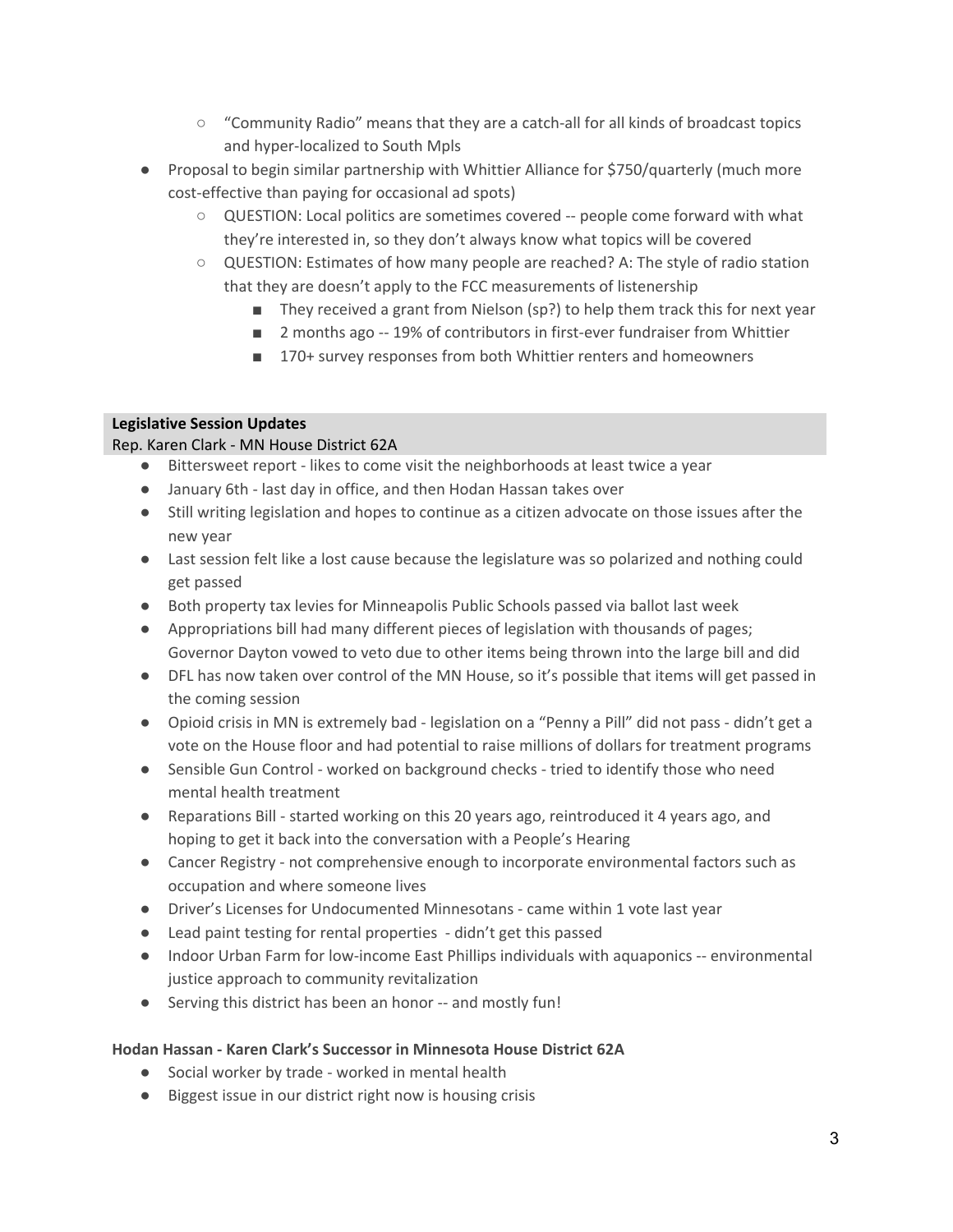- Was once a refugee and has experienced that reality
- A lot of work to be done in the legislature housing and mental health/chemical health crises
	- Stigma is strong and prevents people from seeking services
	- Plans to work closely with Karen and with all her constituents to improve our district
- Please call her with issues and ideas for how to improve our community
- Lots of great colleagues to help orient her, and she will let us know about opportunities to support her efforts via public hearings and others
- Hodan will share her contact info with Whittier Alliance when she knows what it will be at her new office and WA will publicize
- QUESTION: What is the best way to connect with her on issues that are most important?
	- 1:1 convos with her and signing up for legislative updates / newsletters

## **Conversation on Veteran Homelessness**

Corey Barden and Sam Peterson - St. Stephen's Human Services

- Visit shelters in evenings a constant presence to start building relationships with those who identify as a vet
- In a unique position different definition at Federal and State levels of what constitutes a "vet"
	- Where they served may dictate what kind of access to resources they may have
	- Periods of active duty lengths and the nature of their discharge could dictate whether they are able to access VA services
	- Subsidized by MN Veterans Assistance Council to help them distribute resources to those who may not be able to receive assistance otherwise
- MN has one of the best run VAs in the nation but can still be a challenge at times
- GOAL: Functional Zero -- every vet has been given the opportunity to access housing in Minnesota
	- $\circ$  Hennepin County is the area that St. Stephen's serves, but they are tasked the most with outreach in Minneapolis
	- Partner with other agencies in Minneapolis that do community-specific work with American Indians and other communities
	- Majority of caseloads are now in prevention-mode in Hennepin County which is huge
		- Much more cost-effective to keep vets housed and on track than it is to find them housing
		- On track to end veteran homelessness in Minnesota
	- Lutheran Social Services hosts a **weekly** collaboration meeting on Wednesdays with all organizations working towards this goal to really work together, which is a testament to the success that they've seen
	- Housing is the most important factor to individuals looking to build their life back together
- What can we do as community members to help advocate for vets experiencing homelessness or generate needed donations?